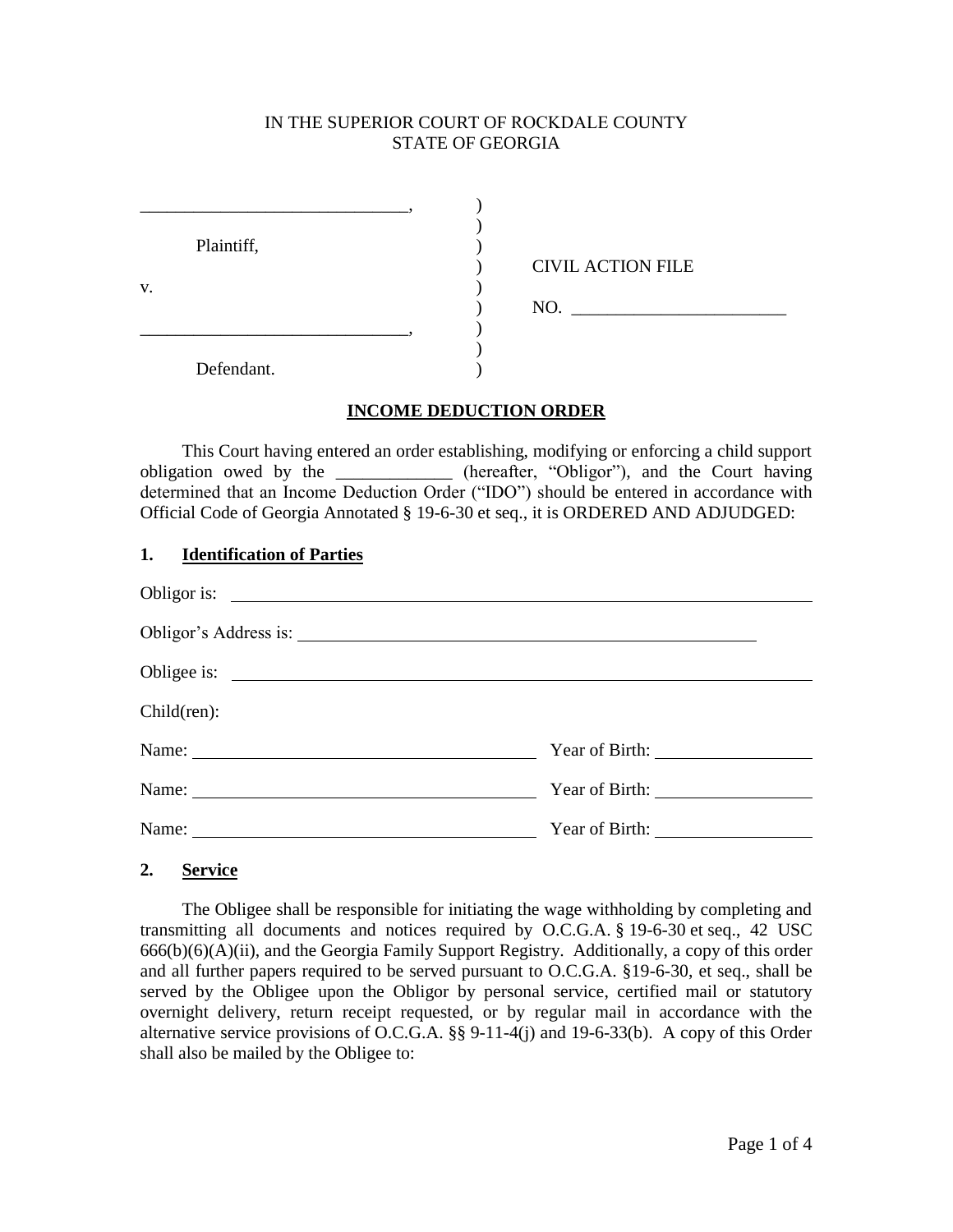Family Support Registry P.O. Box 1800 Carrollton, Georgia 30112-1800

## 3. **Effective Date of this Order:**

Immediately.

Upon a delinquency equal to one month's support. This Court finds that good cause was shown to delay the effective date of this Order. The Obligee or the IV-D agency may enforce this IDO by serving a "Notice of Delinquency" on the Obligor as provided in O.C.G.A. § 19-6-32(f).

## **4. Duration of this Order**

This Order hereby supersedes any previous IDO; and it shall remain in force so long as the order of support upon which it is based is effective or arrearages remain upon payment due thereunder, or until further order of this Court. Thus, this Order shall continue until [check one]: ( $\Box$ ) the last child of the parties for whom the Obligor has a duty to support reaches the age of majority;  $\langle \cdot \cdot \cdot \rangle$  the last child of the parties for whom the Obligor has a duty of support graduates from high school and reaches the age of majority, or reaches the age of 20 years, whichever shall first occur. See O.C.G.A. § 19-6-15(e).

## **5. Income Deduction**

The Obligor's employer, future employer, or any other person, private entity, federal or state government, or any unit of local government providing or administering any periodic form of payment due to the Obligor, regardless of source, including without limitation wages, salary, commissions, bonus, workers' compensation, disability, payments from a pension or retirement program, a personal injury award or settlement, and interest, shall deduct from all monies due the Obligor the following amounts:

### 6. **Amount of Deduction**



\*\* Five percent of the amount deducted for current or past child support, or a maximum fee of \$1.50, whichever is less.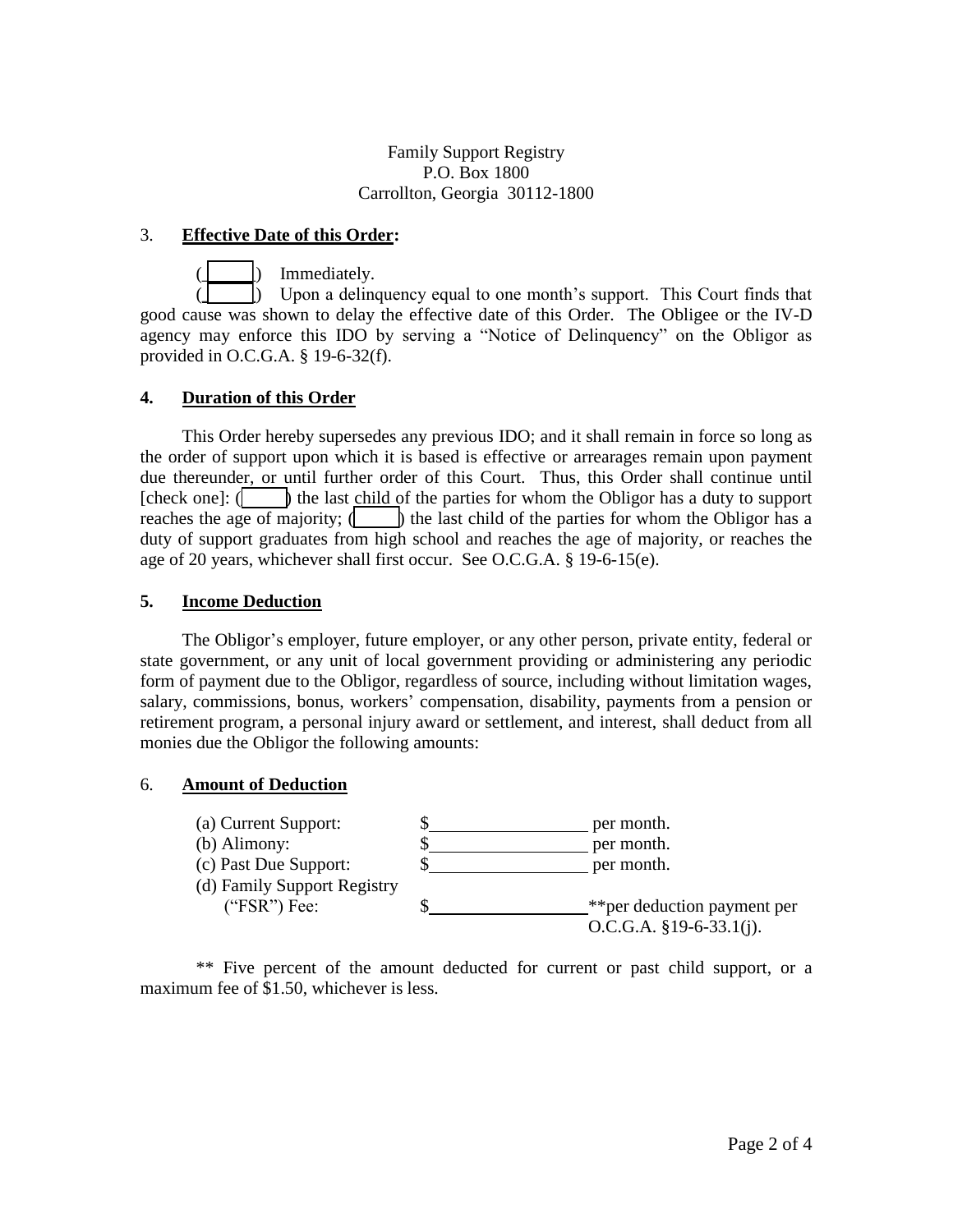# **7. Past Due Support**

The Obligor named above owes Past Due Support in the amount of \$ as of \_\_\_\_\_\_\_\_\_\_\_\_\_\_\_\_\_\_\_, 20\_\_\_. The Obligee shall have the right to any additional arrearage that may accrue through the date of the first deduction of income and for all other periods of non-payment.

# **8. Payment Address**

The total amount deducted shall be forwarded by the Employer ("Payor") within two (2) business days after each payment date to:

> Family Support Registry P.O. Box 1800 Carrollton, Georgia 30112-1800

## **9. Payment Instructions**

(a) If Payor is deducting child support for more than one IDO, Payor must, upon future modification by Child Support Services or court order, deduct the FSR Fee for each IDO. If the amount Payor is deducting for any one case is \$40 or more, the FSR Fee for that IDO is \$1.50. If the deduction is less than \$40, the FSR Fee is five percent (5%) of the amount deducted, but in no event shall the fee exceed \$1.50.

(b) The total amount of the Child Support Deduction will decrease, if applicable, after all Past Due Support is paid in full; at that point the amount deducted will be the amount of Current Support plus the FSR Fee.

### **10. Consumer Protection Act**

The maximum amount to be deducted by a payor shall not exceed that allowable under Section 303(b) of the federal Consumer Protection Act, 15 U.S.C. § 1673(b), as amended.

### **11. Duty of Obligor to Insure Compliance**

The Obligor is hereby ordered to perform all acts necessary for the proper withholding of the sums stated in this IDO, including delivery of the same to his employer and future employers, and to personally monitor and confirm on an ongoing basis that the payments withheld are timely and properly deducted from his/her income and forwarded as ordered, correctly identified with the above case. Failure of the employer to perform under this order does not relieve the Obligor of his/her obligation to insure that payment is made.

# **12. Wrongful Discharge**

No payor shall discharge an obligor by reason of the fact that income has been subjected to an IDO under O.C.G.A. § 19-6-32. A payor who violates this paragraph is subject to a civil penalty not to exceed \$250 for the first violation or \$500 for any subsequent violation. Penalties shall be paid to the Obligee or the Division of Child Support Services,